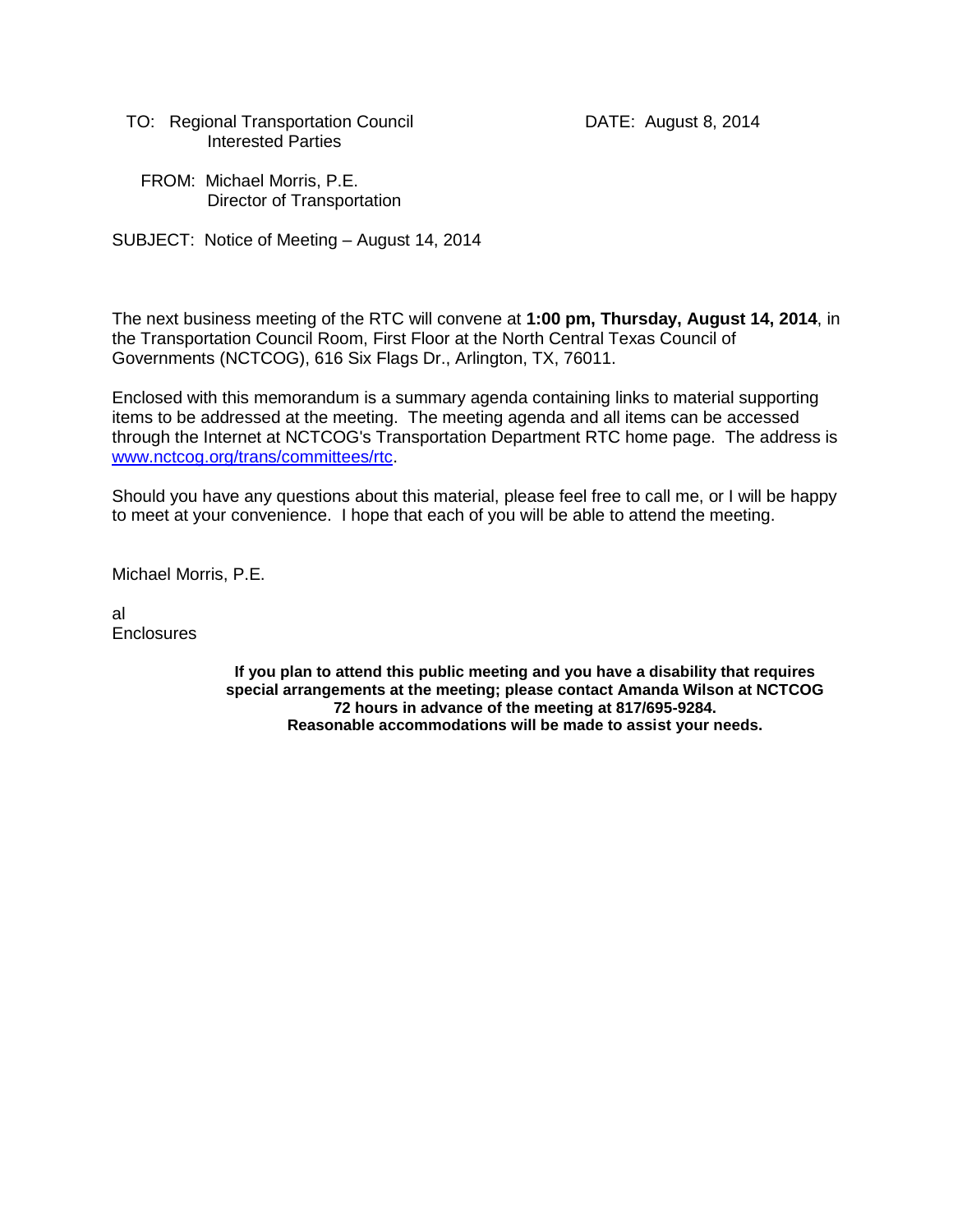## **AGENDA**

#### **Regional Transportation Council Thursday, August 14, 2014 North Central Texas Council of Governments**

- **1:00 pm Full RTC Business Agenda (NCTCOG Guest Secured Wireless Connection Password: wirelessNCTCOG!)**
- **1:00 – 1:05** 1. **Approval of July 10, 2014, Minutes** Action Possible Action Information Minutes: 5 Presenter: Mike Cantrell, RTC Chair Item Summary: Approval of the July 10, 2014, minutes contained in [Reference](http://www.nctcog.org/trans/committees/rtc/2014/08Aug/Ref.Itm_1.rtc081414_000.pdf)  [Item 1](http://www.nctcog.org/trans/committees/rtc/2014/08Aug/Ref.Itm_1.rtc081414_000.pdf) will be requested. Background: N/A

# **1:05 – 1:05** 2. **Consent Agenda**

- $\boxtimes$  Action  $\Box$  Possible Action  $\Box$  Information Minutes: 0 2.1. **Unified Planning Work Program Modifications**
	- Presenter: Dan Kessler, NCTCOG
	- Item Summary: Regional Transportation Council (RTC) approval of modifications to the FY2014 and FY2015 Unified Planning Work Program (UPWP) will be requested.
	- Background: The Unified Planning Work Program is required by federal and State transportation planning regulations and provides a summary of the transportation and transportation-related air quality planning tasks to be conducted by Metropolitan Planning Organization staff. The FY2014 and FY2015 UPWP identifies the activities to be carried out between October 1, 2013, and September 30, 2015. Amendments to this document are being proposed to reflect new initiatives, project modifications, and funding adjustments. The proposed amendments were presented to the public during the July 14 and 17, 2014, public meetings. The proposed modifications are also included as [Reference Item](http://www.nctcog.org/trans/committees/rtc/2014/08Aug/Ref.Itm_2.1.1.rtc081414.pdf)  [2.1.1.](http://www.nctcog.org/trans/committees/rtc/2014/08Aug/Ref.Itm_2.1.1.rtc081414.pdf) A presentation summarizing the modifications is provided in [Electronic Item 2.1.2.](http://www.nctcog.org/trans/committees/rtc/2014/08Aug/Ref.Itm_2.1.2.rtc081414.pdf) The Surface Transportation Technical Committee recommended RTC approval at its July 25 meeting.
- 2.2. **Transportation Development Credits: "Type 2 – Local Agency has Federal and Local Revenue" Call for Projects – Final Recommendations**

| Presenter:  | <b>Christie Gotti, NCTCOG</b>                                          |
|-------------|------------------------------------------------------------------------|
|             | Item Summary: Staff will request Regional Transportation Council (RTC) |
|             | approval of projects submitted during the "Type $2 -$ Local            |
|             | Agency has Federal and Local Revenue" Call for                         |
|             | Projects.                                                              |
| Background: | There are three forms of local match for federal projects:             |
|             | 1) cash, 2) in-kind, and 3) Transportation Development                 |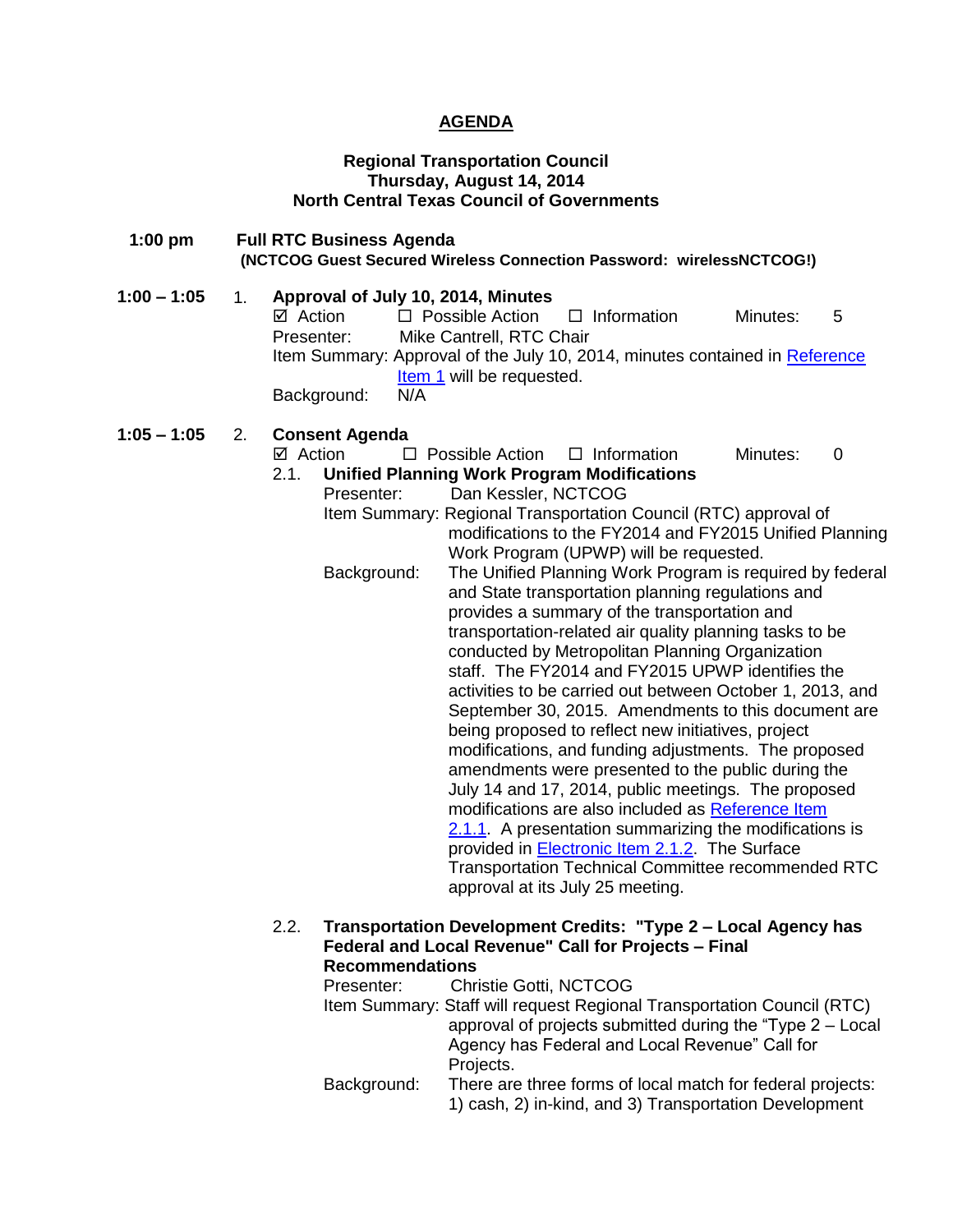Credits (TDCs). TDCs are assigned to states by the Federal Highway Administration to represent "value added" from tolling federal transportation facilities. This "value" can be used to reduce cash commitments associated with federal funding requirements. To this end, the RTC set aside 50 million in TDCs for use in this call for projects.

In January 2014, the RTC initiated a call for projects to use TDCs to offset the federal match requirement on existing federally funded projects. The local match funds freed up would then be used on another locally implemented transportation project. Projects have been evaluated against the established goals of the call for projects, and a recommendation has been developed.

The original call for projects announcement letter is provided in [Electronic Item 2.2.1.](http://www.nctcog.org/trans/committees/rtc/2014/08Aug/Ref.Itm_2.2.1.rtc081414.pdf) A final draft recommendation is provided in [Reference Item](http://www.nctcog.org/trans/committees/rtc/2014/08Aug/Ref.Itm_2.2.2.rtc081414.pdf)  [2.2.2.](http://www.nctcog.org/trans/committees/rtc/2014/08Aug/Ref.Itm_2.2.2.rtc081414.pdf) Additional details are available in [Electronic Item](http://www.nctcog.org/trans/committees/rtc/2014/08Aug/Ref.Itm_2.2.3.rtc081414.pdf)  [2.2.3.](http://www.nctcog.org/trans/committees/rtc/2014/08Aug/Ref.Itm_2.2.3.rtc081414.pdf)

## 2.3. **Supplemental Data Collection Revenues**

Presenter: Michael Morris, NCTCOG

- Item Summary: Staff will request approval of supplemental funding to support the Federal Highway Administration (FHWA) Strategic Highway Research Program (SHRP2) grant opportunity.
- Background: In February 2014, the FHWA announced the fourth round of opportunities in the Strategic Highway Research Program. If awarded, the North Central Texas Council of Governments (NCTCOG) anticipates utilizing the funds to develop an advanced network modeling tool for the region through use of Dynamic Traffic Assignment (DTA). Funding of \$700,000 was requested as part of the grant application. In addition, \$500,000 of supplemental funding to support this initiative is requested from the Regional Transportation Council if this project is funded by FHWA.

# 2.4. **Endorsement of Comments to the Texas Department of Transportation Regarding the Transportation Alternatives Program**

Presenter: Karla Weaver, NCTCOG Item Summary: Staff will request endorsement of North Central Texas Council of Governments comments to the Texas Department of Transportation (TxDOT) on proposed Transportation Alternative Program (TAP) rulemaking. Background: On June 26, 2014, the Texas Transportation Commission was provided draft rule making by TxDOT staff regarding its proposed Transportation Alternative Program for the State. This funding is to be used for bicycle and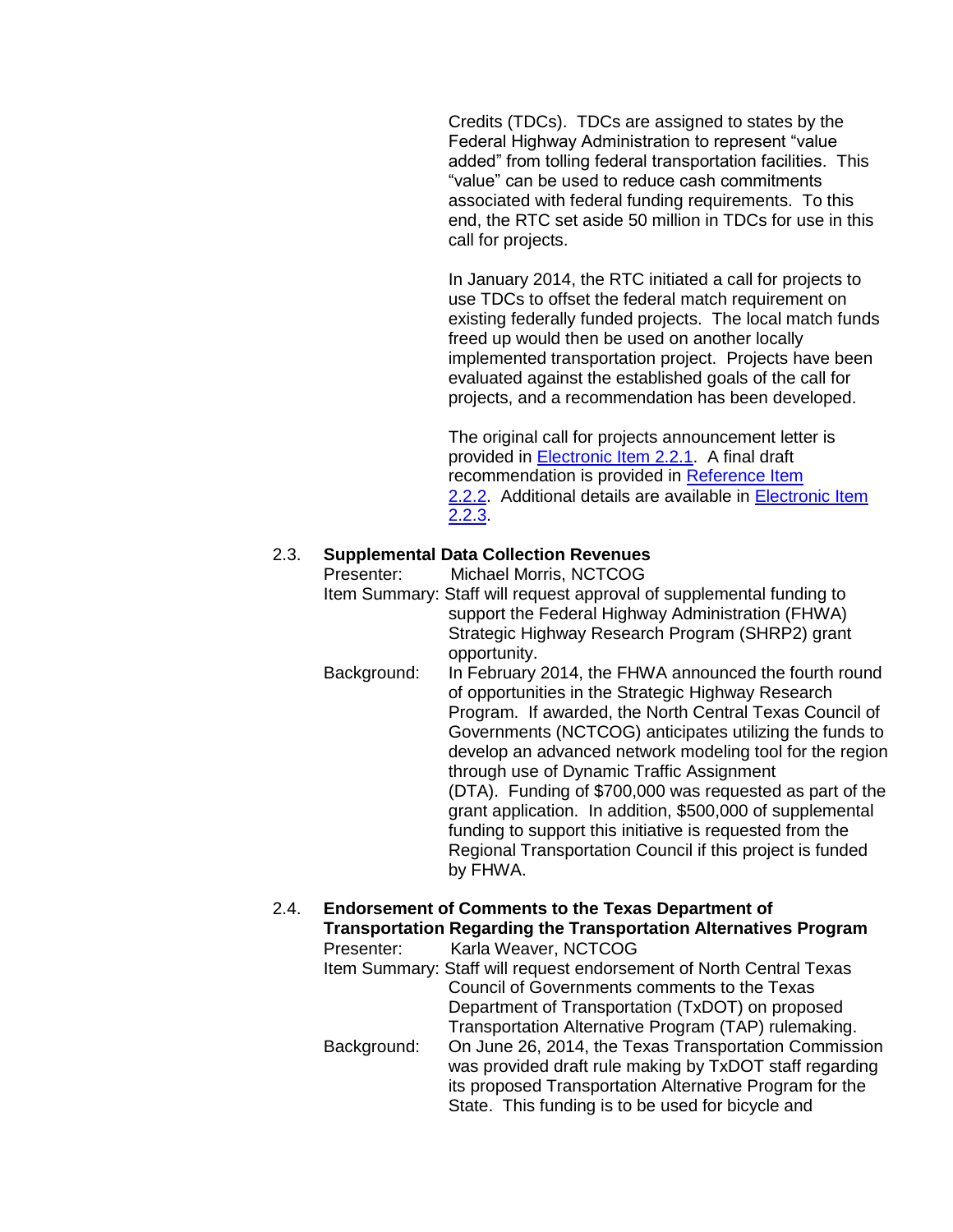pedestrian projects, including Safe Routes to School-type initiatives. One impact of the proposed program rules was that funds would not be eligible within the large urbanized areas to agencies that submit to a Metropolitan Planning Organization for TAP funding. Staff provided comments on the proposed rules to allow for agencies in the Dallas-Fort Worth region to apply to the State program and is seeking RTC endorsement of the comments. A copy of the communication is included in [Reference Item 2.4.](http://www.nctcog.org/trans/committees/rtc/2014/08Aug/Ref.Itm_2.4.rtc081414.pdf) The deadline for receipt of comments by TxDOT was August 11, 2014.

## **1:05 – 1:20** 3. **Orientation to Agenda/Director of Transportation Report**

 $\boxtimes$  Action  $\Box$  Possible Action  $\Box$  Information Minutes: 15 Presenter: Michael Morris, NCTCOG

- 1. Recognition of Former Regional Transportation Council (RTC) Member, John Willis
- 2. July Public Meeting Minutes [\(Electronic Item 3.1\)](http://www.nctcog.org/trans/committees/rtc/2014/08Aug/Ref.Itm_3.1.rtc081414.pdf)
- 3. Tolled Managed Lanes Community Workshops [\(Electronic Item 3.2\)](http://www.nctcog.org/trans/committees/rtc/2014/08Aug/Ref.Itm_3.2.rtc081414.pdf)
- 4. Blacklands Corridor Connection [\(Electronic Item 3.3\)](http://www.nctcog.org/trans/committees/rtc/2014/08Aug/Ref.Itm_3.3.rtc081414.pdf)
- 5. 40<sup>th</sup> Anniversary Video
- 6. Congratulations to Dallas Area Rapid Transit and Dallas/Fort Worth International Airport: DFW Airport Station Opening August 18, 2014
- 7. Air Quality Funding Opportunities for Vehicles [\(Electronic Item 3.4\)](http://www.nctcog.org/trans/air/vehicles/investments/funding/VehicleFundingOpportunities.asp)
- 8. Ozone Season Update [\(Electronic Item 3.5\)](http://www.nctcog.org/trans/committees/rtc/2014/08Aug/Ref.Itm_3.5.rtc081414.pdf)
- 9. IH 30 Travel Survey Opportunity to Participate [\(Electronic Item 3.6\)](http://www.nctcog.org/trans/committees/rtc/2014/08Aug/Ref.Itm_3.6.rtc081414.pdf)
- 10. August Texas Transportation Commission Meeting and Events in Dallas – August 27-28 (Handout)
- 11. Recent Correspondence [\(Electronic Item 3.7\)](http://www.nctcog.org/trans/committees/rtc/2014/08Aug/Ref.Itm_3.7.rtc081414.pdf)
- 12. Recent News Articles [\(Electronic Item 3.8\)](http://www.nctcog.org/trans/committees/rtc/2014/08Aug/Ref.Itm_3.8.rtc081414.pdf)
- 13. Press Releases [\(Electronic Item 3.9\)](http://www.nctcog.org/trans/committees/rtc/2014/08Aug/Ref.Itm_3.9.rtc081414.pdf)
- 14. Transportation Partners Progress Reports

#### **1:20 – 1:30** 4. **Transportation Development Credits Revolver Fund: 100 Million Credits for \$10 Million**

| ⊠ Action    | $\Box$ Possible Action $\Box$ Information                                       |  | Minutes: | 10 |  |
|-------------|---------------------------------------------------------------------------------|--|----------|----|--|
| Presenter:  | Michael Morris, NCTCOG                                                          |  |          |    |  |
|             | Item Summary: Staff will update the Council on the latest information regarding |  |          |    |  |
|             | the "Category 4: Sell Transportation Development Credits                        |  |          |    |  |
|             | (TDCs) to the Texas Department of Transportation (TxDOT) and                    |  |          |    |  |
|             | other Metropolitan Planning Organizations (MPOs)" initiative                    |  |          |    |  |
|             | and request Regional Transportation Council (RTC) approval of                   |  |          |    |  |
|             | the transfer of TDCs in exchange for funds to create an MPO                     |  |          |    |  |
|             | Revolver Fund, along with a resolution to this effect.                          |  |          |    |  |
| Background: | TxDOT's rules permit the transfer of TDCs to another MPO or                     |  |          |    |  |
|             | the Texas Transportation Commission (43 Texas Administrative                    |  |          |    |  |
|             | Code §5.111). In July 2013, the RTC allocated 150 million, of                   |  |          |    |  |
|             | the total 465 million TDCs, to transfer to TxDOT and other                      |  |          |    |  |
|             | MPOs. As part of this effort, staff began negotiations with those               |  |          |    |  |
|             | agencies.                                                                       |  |          |    |  |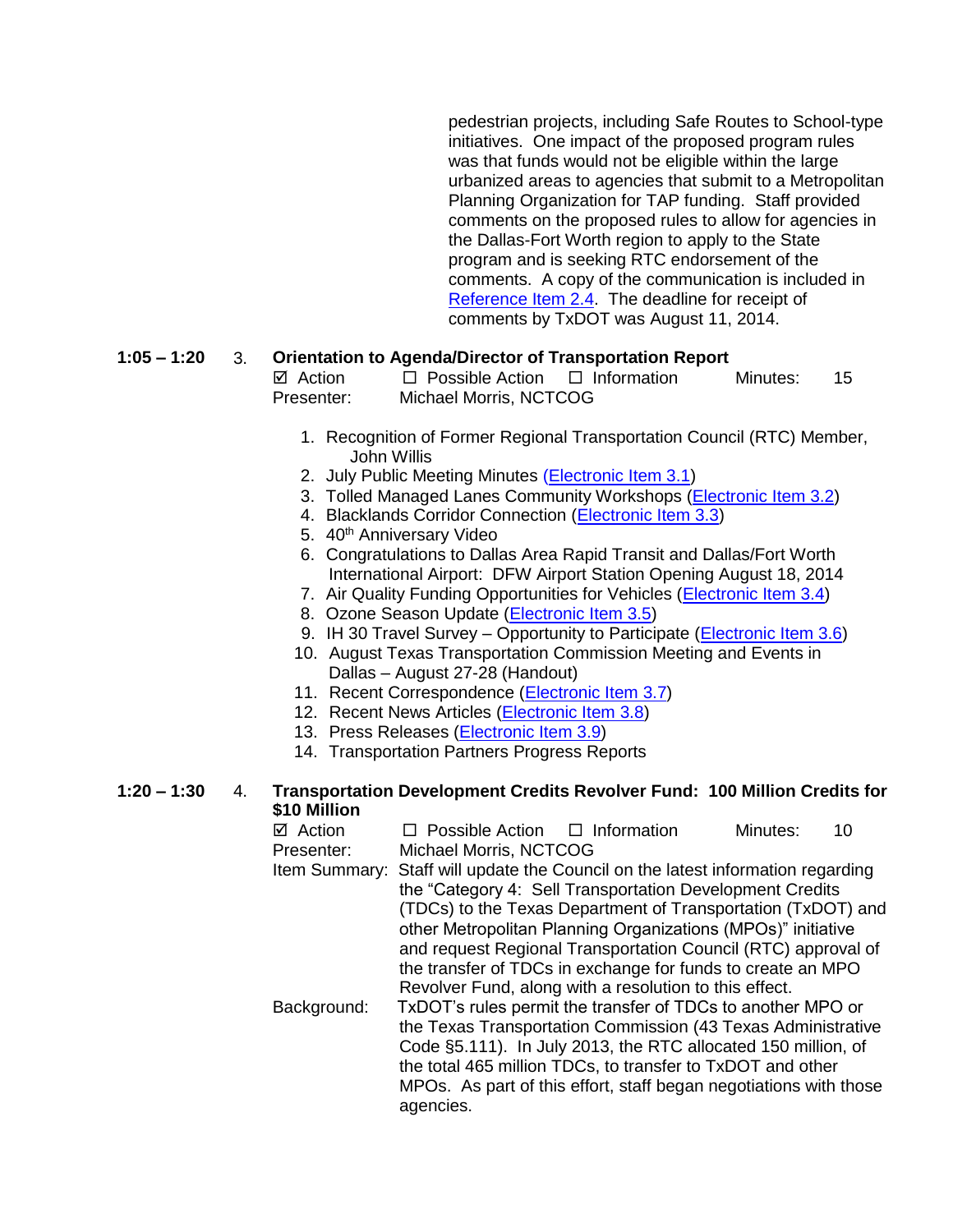In June 2014, the Texas Transportation Commission (TTC) approved the transfer of 100 million TDCs for a \$10 million MPO Revolver Fund as part of a larger partnership with the region. Staff briefed the RTC at the July 10, 2014, meeting regarding TxDOT's action and it was presented to the public in July 2014. The MPO Revolver Fund will be used to pay invoices that involve federal funds that will then seek reimbursement under federal contracting rules.

[Electronic Item 4.1](http://www.nctcog.org/trans/committees/rtc/2014/08Aug/Ref.Itm_4.1.rtc081414.pdf) contains an excerpt of Exhibit A of the TTC minute order that approves the transfer of \$10 million for 100 million credits. Additional information on the Category 4 TDC initiative and the MPO Revolver Fund can be found in [Electronic Item](http://www.nctcog.org/trans/committees/rtc/2014/08Aug/Ref.Itm_4.2.rtc081414.pdf) 4.2. The resolution to be considered is available in [Reference Item 4.3.](http://www.nctcog.org/trans/committees/rtc/2014/08Aug/Ref.Itm_4.3.rtc081414.pdf)

# **1:30 – 1:40** 5. **Environmental Speed Limit Transportation Control Measure Substitution**  $\boxtimes$  Action  $\Box$  Possible Action  $\Box$  Information Minutes: 10 Presenter: Chris Klaus, NCTCOG Item Summary: Staff will provide an update on the Environmental Speed Limit (ESL) Transportation Control Measure (TCM) substitution effort and seek the Council's approval to use traffic signalization project emission reductions within the central urban area to offset emission increases associated with ESL reversal. Background: On January 9, 2014, the Environmental Protection Agency (EPA) published a direct final rule in the *Federal Register* approving a revision to the Texas State Implementation Plan for the Dallas-Fort Worth nonattainment area to recategorize the local ESL control measure as a TCM (Vol. 79, No. 6, pp. 1596- 1599). Since the adoption of this direct final rule, NCTCOG staff identified and quantified recently funded traffic signalization projects to offset emission reductions credits lost by reversing the ESLs, implemented in 2001. A draft resolution for RTC approval is provided in [Reference Item 5.1.](http://www.nctcog.org/trans/committees/rtc/2014/08Aug/Ref.Itm_5.1.rtc081414.pdf) Additional details are provided in [Electronic Item 5.2.](http://www.nctcog.org/trans/committees/rtc/2014/08Aug/Ref.Itm_5.2.rtc081414.pdf) Pending public comments currently underway, final adoption by EPA is anticipated in October 2014. Once EPA adopts the ESL TCM substitution to reverse the five-mile-per-hour speed-limit reductions, the Texas Department of Transportation will begin its efforts to change the speed limits based on current safety

#### **1:40 – 1:50** 6. **Texas Transportation Commission Follow Up on SH 360 and Regional Tolling Services Agreement**

 $\boxtimes$  Action  $\Box$  Possible Action  $\Box$  Information Minutes: 10 Presenter: Michael Morris, NCTCOG Item Summary: The Regional Transportation Council (RTC) will be briefed on Texas Transportation Commission items related to SH 360 and the Regional Tolling Services Agreement (TSA). RTC action will

studies conducted on the various corridors.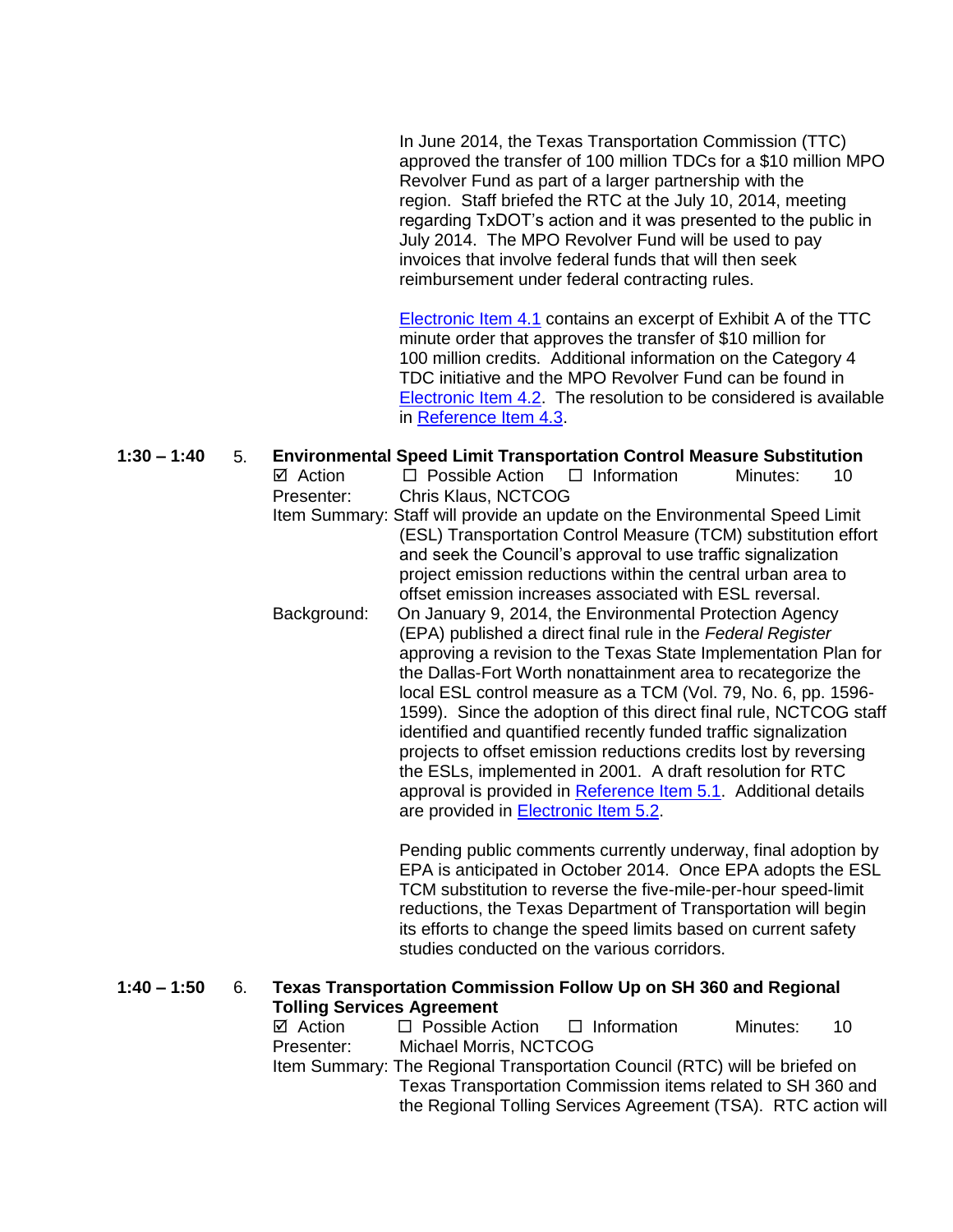be requested to approve: 1) principles guiding the development of a Regional TSA between the Texas Department of Transportation (TxDOT) and the North Texas Tollway Authority (NTTA), 2) the concept of a streamlined approach based on trust and partnership, and 3) a recommendation that the NTTA and the Commission approve a Regional TSA which incorporates these principles.

Background: In June, the Commission deferred action on permitting TxDOT to issue a Request for Proposals for the SH 360 project. At the same meeting, the Commission approved an interim TSA for the DFW Connector project and directed TxDOT to work with NTTA and RTC staffs to develop a Regional TSA that would cover TxDOT managed lanes and design-build projects. In July, the RTC approved sending a letter to the Commission to reiterate the importance of SH 360 given RTC's financial backstop commitment and to instruct staff to work with TxDOT and NTTA on the Regional TSA. The TSA is the agreement between TxDOT and NTTA that governs the tolling services provided by NTTA as required by law and identifies the associated compensation.

> TxDOT, NTTA, and RTC staffs have developed a streamlined Regional TSA for the NTTA Board and Commission consideration at their meetings in August. [Reference Item 6](http://www.nctcog.org/trans/committees/rtc/2014/08Aug/Ref.Itm_6.rtc081414.pdf) contains the principles developed by the working group that are incorporated in to the Regional TSA. With the development of these principles, the Commission in July authorized the issuance on the RFP for the SH 360 Project.

# **1:50 – 2:00** 7. **Legislative Update and Committee Testimony**

 $\boxtimes$  Action  $\Box$  Possible Action  $\Box$  Information Minutes: 10 Presenter: Amanda Wilson, NCTCOG Item Summary: The Regional Transportation Council (RTC) will receive a State and federal legislative update. On the federal side, discussions have been ongoing regarding a reauthorization of the Moving Ahead for Progress in the  $21<sup>st</sup>$  Century (MAP-21) Act, as well as a patch to the Highway Trust Fund to keep reimbursements flowing to states. Related to items within Texas, Proposition 1 will be on the ballot in November and the RTC will be briefed on efforts related to the proposition's passage, including recent testimony, and asked to add its name to the list of supporting entities. In addition, staff will brief the RTC on efforts to develop a legislative program for the upcoming 84<sup>th</sup> Texas Legislature. Background: Transportation issues continue to be a focus for both the United States Congress and the Texas Legislature. Congress recently approved a measure providing funding for the Highway Trust Fund and extending the surface transportation programs of MAP-21. The Texas Legislature continues to hold interim committee hearings as it prepares for the 84th legislative session beginning January 13, 2015. Additional details are provided in [Electronic Item 7.](http://www.nctcog.org/trans/committees/rtc/2014/08Aug/Ref.Itm_7.rtc081414.pdf)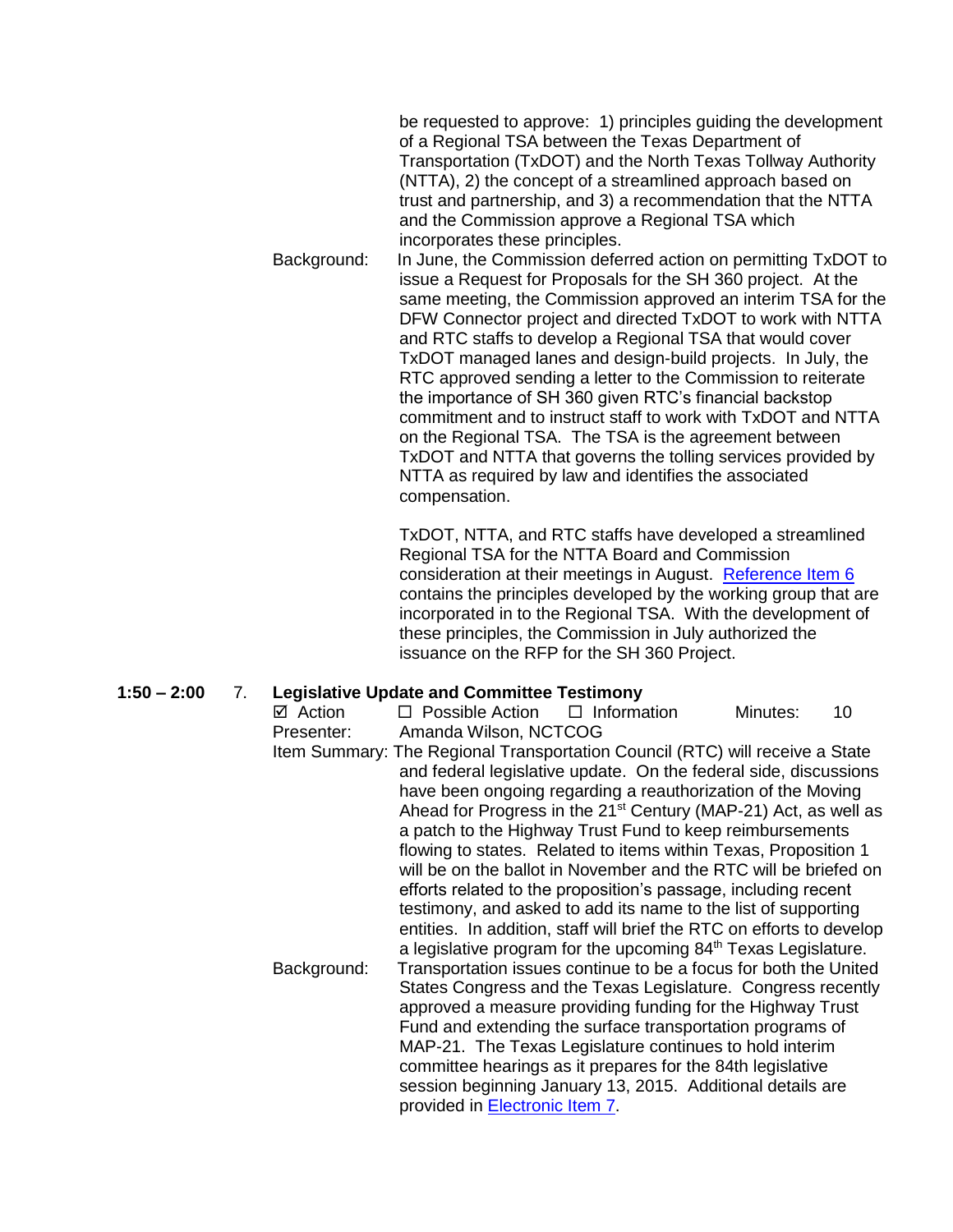# **2:00 – 2:10** 8. **Innovative Revenues/Financial Backstop Analysis**

| $2:00 - 2:10$ | ୪.  | $\Box$ Action | <b>Innovative Revenues/Financial Backstop Analysis</b><br>$\Box$ Possible Action | ☑ Information                                                                                                              | Minutes: | 10 |
|---------------|-----|---------------|----------------------------------------------------------------------------------|----------------------------------------------------------------------------------------------------------------------------|----------|----|
|               |     | Presenter:    | Michael Morris, NCTCOG                                                           |                                                                                                                            |          |    |
|               |     |               |                                                                                  | Item Summary: The Council will be briefed on the status of Regional                                                        |          |    |
|               |     |               |                                                                                  | Transportation Council (RTC) financial backstop commitments                                                                |          |    |
|               |     |               |                                                                                  | and associated risks, including an inventory of projects with                                                              |          |    |
|               |     |               | innovative revenue streams.                                                      |                                                                                                                            |          |    |
|               |     | Background:   |                                                                                  | The RTC has a history of supporting and developing innovative                                                              |          |    |
|               |     |               |                                                                                  | funding strategies to advance critical transportation projects in                                                          |          |    |
|               |     |               |                                                                                  | the region. One such recent example is the RTC financial                                                                   |          |    |
|               |     |               |                                                                                  | backstop for the SH 360 toll project, which ensures that the                                                               |          |    |
|               |     |               |                                                                                  | Texas Department of Transportation (TxDOT) construction                                                                    |          |    |
|               |     |               |                                                                                  | advance will be repaid and operations and maintenance costs                                                                |          |    |
|               |     |               |                                                                                  | will be paid in the event of revenue shortfalls. As part of the                                                            |          |    |
|               |     |               |                                                                                  | discussion regarding SH 360, the RTC requested a report on                                                                 |          |    |
|               |     |               |                                                                                  | RTC financial backstop commitments to date and associated                                                                  |          |    |
|               |     |               |                                                                                  | risks. Staff will provide a summary of backstop commitments,                                                               |          |    |
|               |     |               | streams.                                                                         | including an inventory of projects with innovative revenue                                                                 |          |    |
|               |     |               |                                                                                  |                                                                                                                            |          |    |
| $2:10 - 2:20$ | 9.  |               | <b>Regional Vehicle-for-Hire Implementation Plan</b>                             |                                                                                                                            |          |    |
|               |     | $\Box$ Action | $\Box$ Possible Action                                                           | $\boxtimes$ Information                                                                                                    | Minutes: | 10 |
|               |     | Presenter:    | Jessie Huddleston, NCTCOG                                                        |                                                                                                                            |          |    |
|               |     |               |                                                                                  | Item Summary: Staff will provide an update to the Regional Transportation                                                  |          |    |
|               |     |               |                                                                                  | Council on the Regional Vehicle-for-Hire (RVFH) Program and                                                                |          |    |
|               |     |               |                                                                                  | provide information on upcoming activities.                                                                                |          |    |
|               |     | Background:   |                                                                                  | As part of an ongoing effort to coordinate transportation options                                                          |          |    |
|               |     |               |                                                                                  | in the region, the City of Dallas, City of Fort Worth, Dallas/Fort                                                         |          |    |
|               |     |               |                                                                                  | Worth International Airport, and the North Central Texas Council                                                           |          |    |
|               |     |               |                                                                                  | of Governments (NCTCOG) have been working cooperatively to                                                                 |          |    |
|               |     |               |                                                                                  | develop a regional program to improve service in the for-hire                                                              |          |    |
|               |     |               |                                                                                  | vehicle industry. The RVFH Program encourages a consistent                                                                 |          |    |
|               |     |               |                                                                                  | and centralized approach to administration and regulation,<br>standardized requirements for companies and drivers, ensured |          |    |
|               |     |               |                                                                                  | safety and seamless service throughout the region, and uniform                                                             |          |    |
|               |     |               |                                                                                  | enforcement to encourage a fair working environment for                                                                    |          |    |
|               |     |               |                                                                                  | traditional and emerging service models. Electronic Item 9                                                                 |          |    |
|               |     |               |                                                                                  | provides recent correspondence to the RVFH Policy Committee                                                                |          |    |
|               |     |               |                                                                                  | and includes an implementation plan to initiate the Program                                                                |          |    |
|               |     |               | regionwide by Spring 2015.                                                       |                                                                                                                            |          |    |
|               |     |               |                                                                                  |                                                                                                                            |          |    |
| $2:20 - 2:30$ | 10. |               | <b>Metropolitan Transportation Plan Amendment</b>                                |                                                                                                                            |          |    |

| $\Box$ Action | $\Box$ Possible Action $\Box$ Information                               |  | Minutes: | 10 |
|---------------|-------------------------------------------------------------------------|--|----------|----|
| Presenter:    | Chad McKeown, NCTCOG                                                    |  |          |    |
|               | Item Summary: An overview of the Mobility 2035 - 2014 Amendment will be |  |          |    |
|               | provided including a draft list of major projects expected to be        |  |          |    |
|               | incorporated into the recommendations.                                  |  |          |    |
| Background:   | The Mobility 2035 - 2013 Update was adopted by the Regional             |  |          |    |
|               | Transportation Council in March 2013 and serves as the current          |  |          |    |
|               | long-range transportation plan for the Dallas-Fort Worth                |  |          |    |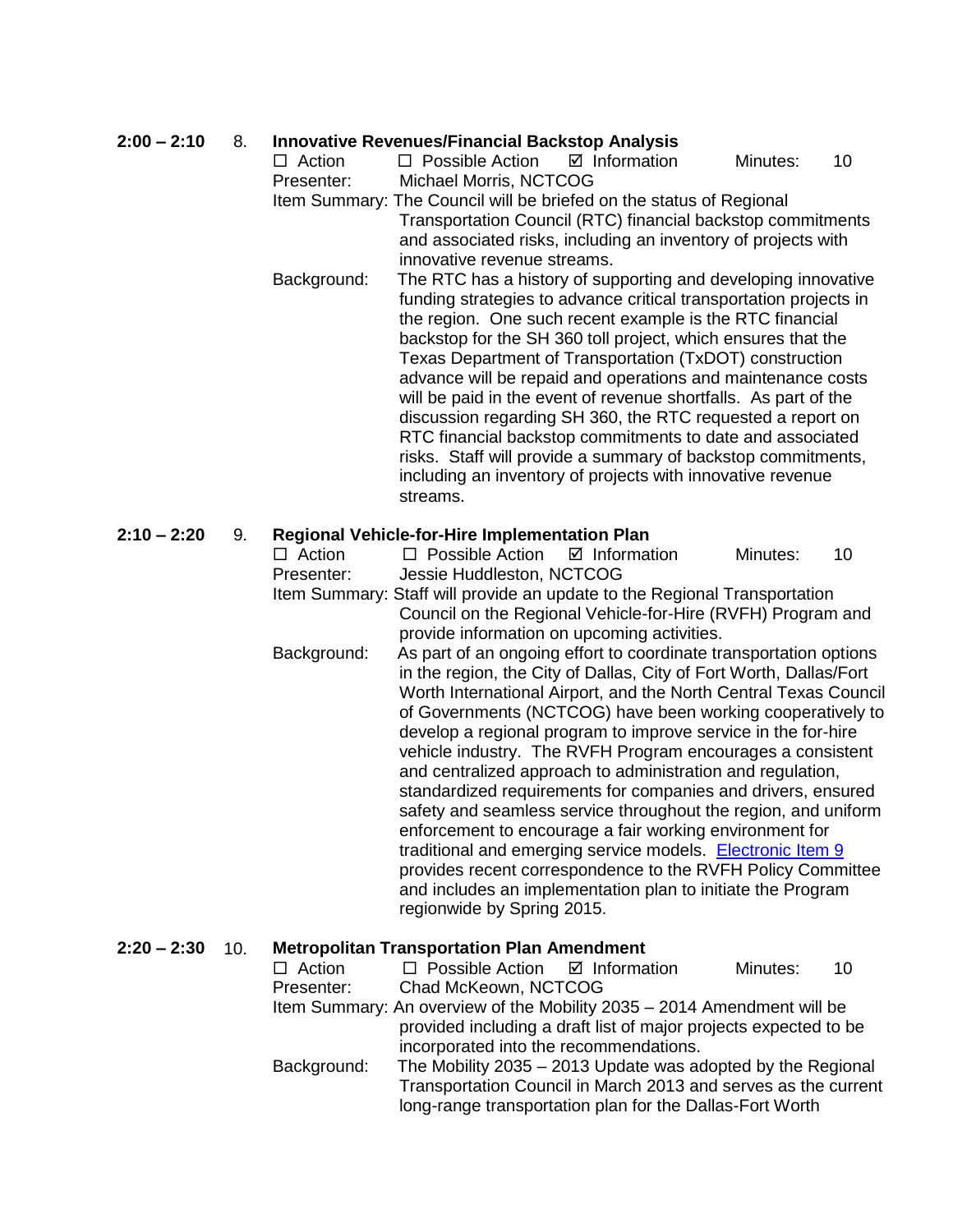region. Since that time, transportation partners have continued to develop and refine projects recommended in the long-range plan. The Plan will be strategically amended to accurately reflect the latest project-level assumptions on a small number of corridors seeking environmental clearance before the end of 2015. These strategic amendments will allow projects to meet critical deadlines and progress towards implementation.

#### **The following items will be presented if time permits:**

| $2:30 - 2:40$ | 11. | <b>Implementation Plan</b> | <b>Transportation Emission Reduction Summaries for the Region's State</b>                                                                                                                                                                                                                                                                                                                                                                                                                                                                                                                                                                                                                                                                                                                                                                                                                                                                                                                             |  |  |  |  |
|---------------|-----|----------------------------|-------------------------------------------------------------------------------------------------------------------------------------------------------------------------------------------------------------------------------------------------------------------------------------------------------------------------------------------------------------------------------------------------------------------------------------------------------------------------------------------------------------------------------------------------------------------------------------------------------------------------------------------------------------------------------------------------------------------------------------------------------------------------------------------------------------------------------------------------------------------------------------------------------------------------------------------------------------------------------------------------------|--|--|--|--|
|               |     | $\Box$ Action              | $\boxtimes$ Information<br>$\Box$ Possible Action<br>Minutes:<br>10                                                                                                                                                                                                                                                                                                                                                                                                                                                                                                                                                                                                                                                                                                                                                                                                                                                                                                                                   |  |  |  |  |
|               |     | Presenter:                 | Chris Klaus, NCTCOG                                                                                                                                                                                                                                                                                                                                                                                                                                                                                                                                                                                                                                                                                                                                                                                                                                                                                                                                                                                   |  |  |  |  |
|               |     |                            | Item Summary: Staff will highlight an inventory of regional transportation<br>investments providing air quality reductions submitted to the<br>Texas Commission on Environmental Quality (TCEQ) for<br>inclusion in the region's State Implementation Plan (SIP)<br>update.                                                                                                                                                                                                                                                                                                                                                                                                                                                                                                                                                                                                                                                                                                                           |  |  |  |  |
|               |     | Background:                | The TCEQ has been working on a Dallas-Fort Worth (DFW) SIP<br>revision in response to the area being classified moderate<br>nonattainment for the current 75 parts per billion 8-hour ozone<br>standard. The DFW SIP is required to be completed and<br>submitted to the Environmental Protection Agency no later than<br>July 20, 2015. As part of this DFW SIP development and<br>consistent with past efforts, NCTCOG has compiled,<br>summarized, and transmitted to the TCEQ a listing of completed<br>and financially committed transportation projects, programs,<br>partnerships, and policies, under the condition that they be<br>included in the DFW SIP as good faith efforts at the local level<br>with no commitments to emission benefits. Resulting emission<br>benefits from these initiatives will be available for use by the<br>RTC in, for example, future transportation conformities and<br>necessary project substitutions. Electronic Item 11 highlights<br>this initiative. |  |  |  |  |
| $2:40 - 2:50$ | 12. |                            | <b>People Mover Initiative: Next Steps</b>                                                                                                                                                                                                                                                                                                                                                                                                                                                                                                                                                                                                                                                                                                                                                                                                                                                                                                                                                            |  |  |  |  |
|               |     | $\Box$ Action              | $\Box$ Poesible Action $\Box$ Information<br>1 <sub>0</sub><br>Minutae:                                                                                                                                                                                                                                                                                                                                                                                                                                                                                                                                                                                                                                                                                                                                                                                                                                                                                                                               |  |  |  |  |

 Action Possible Action Information Minutes: 10 Presenter: Tom Shelton, NCTCOG Item Summary: North Central Texas Council of Governments (NCTCOG) staff will present a summary of discussion from the recent People Mover Planning Workshop, summary of the survey conducted during the Workshop, and a description of possible next steps. Background: On June 27, 2014, a People Mover Planning Workshop was conducted with presentations heard from representatives of nearly a dozen regional project opportunities for people-mover technology. A consensus was reached among the participants that a coordinated regional effort was warranted in order to achieve cost efficiencies, minimize potential operational costs, and possibly reduce spare part needs, long-term maintenance, and replacement costs.